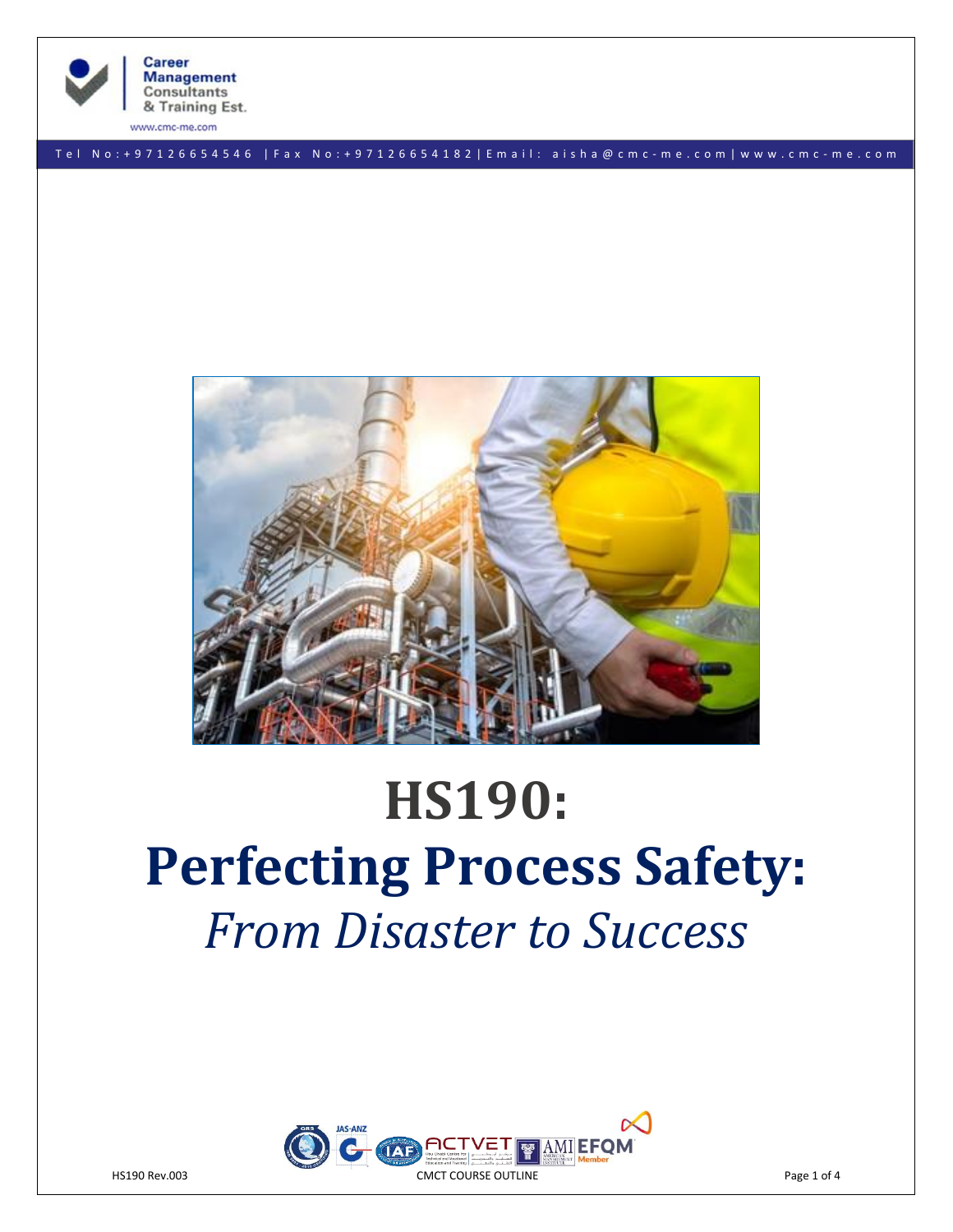

www.cmc-me.com

## T e l N o : + 9 7 1 2 6 6 5 4 5 4 6 | F a x N o : + 9 7 1 2 6 6 5 4 1 8 2 | E m a i l : a i s h a @ c m c - m e . c o m | w w w . c m c - m e . c o m

# Training Description:

To meet the increasing expectations of governments and the public Process Safety has been legislated for with increasing stringent standards. Unfortunately, incidents keep occurring for multi fold reasons which may well be production pressures and cost cutting measures such as staffing and training. Control rests ultimately with managers and engineers of the Process Plants as they are the on-site decision makers and must be competent not only in their own field but also in proactive safety.

Training and retraining are part of the competency cycle. This intensive training course aims at highlighting important aspect of Process Safety so as to increase competencies in safety and operational efficiency.

## This training course will highpoint:

- ➢ Process safety
- $\triangleright$  Systems to prevent loss of containment
- $\triangleright$  Common hazards, risks and controls in the oil & gas industry
- ➢ Furnace operations
- ➢ Emergency Response

# Training Objectives:

## By the end of the training, participants will be able to:

- $\checkmark$  Explain the foundations of process safety
- $\checkmark$  Describe the systems to prevent loss of containment
- $\checkmark$  Analyse common risks and controls in the process safety industry
- ✓ Understand Furnace operations
- ✓ Appreciate Start Up and Shutdown Hazards
- $\checkmark$  Summarise safe entry procedures in confined spaces
- ✓ Create Emergency response strategies

# Training Designed for:

This course is intended for professionals, who have local responsibilities for health and safety and require a measure of competence in this field. This course is suitable for Process Managers, Process Engineers, Team Leaders, Maintenance Engineers and Health and Safety personnel.

# Training Program:

## *DAY ONE:*

- ❖ Pre-Test
- ❖ The Foundations of Process Safety
	- Introduction
	- Learning from Accidents
	- Good Practice Standards for the Process Industry (EU and USA)
	- Permit-to-work System
	- Shift Handover the Key Principles
	- Case Study

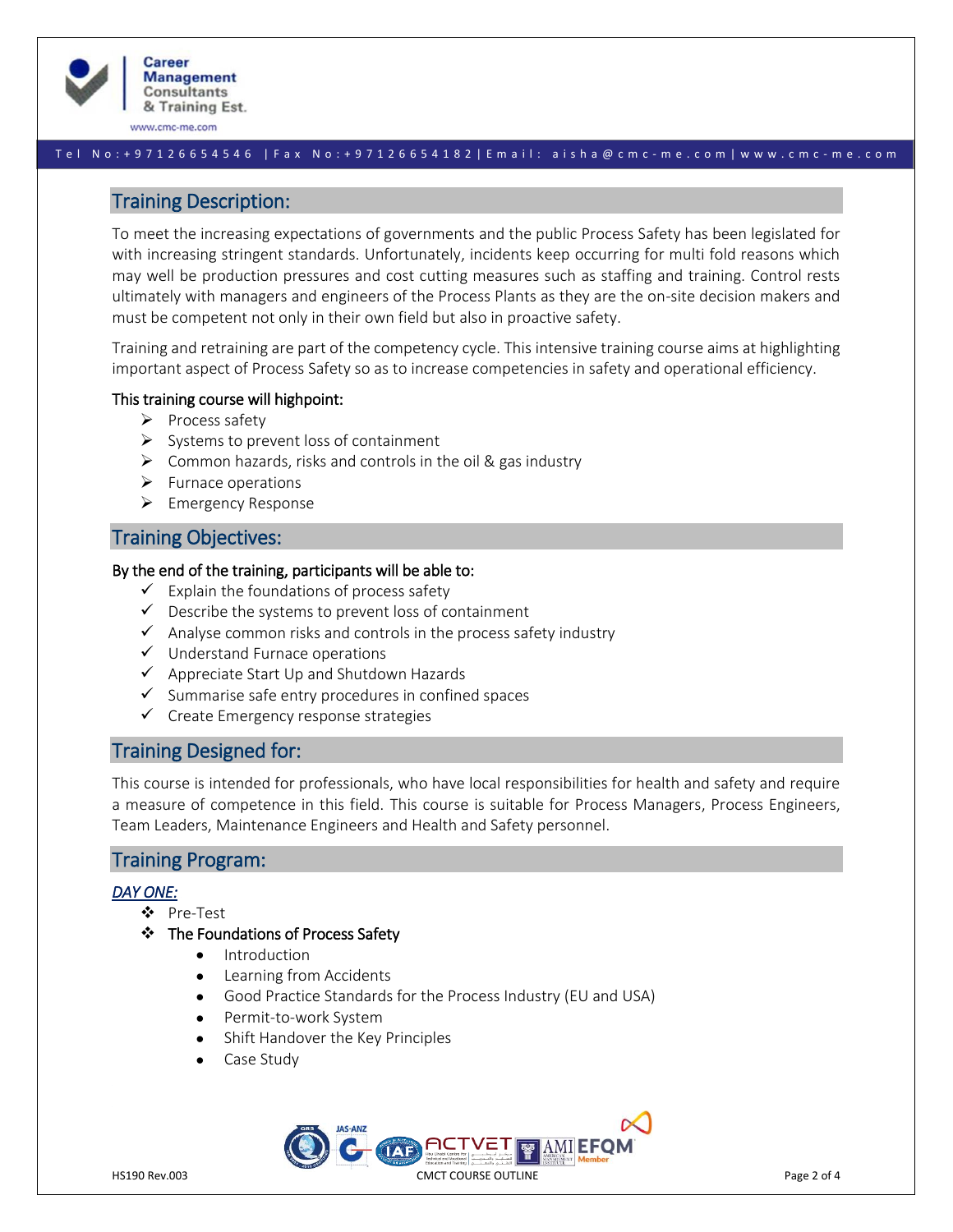

**Career Management Consultants** & Training Est.

www.cmc-me.com

## T e l N o : + 9 7 1 2 6 6 5 4 5 4 6 | F a x N o : + 9 7 1 2 6 6 5 4 1 8 2 | E m a i l : a i s h a @ c m c - m e . c o m | w w w . c m c - m e . c o m

## *DAY TWO:*

#### ❖ Risk Management and Management of Change

- Risk Management
- The Swiss Cheese Model
- HAZOP Studies
- Inherent Safer Design
- Management of Change
- Case Study

## *DAY THREE:*

## ❖ Combustion and Confined Space Entry

- Furnace Operations
- Firing Conditions
- Confined Space Entry
- Cleaning, Isolating and Atmospheric Testing
- Training
- Case Study

#### *DAY FOUR:*

## ❖ Start Up, Shutdown, Hydrocarbon Storage & Types of Fire & Explosions

- Start Up & Shutdown
- Storage Depots Bund Areas
- Safety Instrumented Systems
- Types of Fire & Explosions VCE, UVCE, BLEVE, Boil Over
- Case Study

#### *DAY FIVE:*

#### ❖ Fire and Emergency Response

- Passive and Active Fire Protection
- Case Study
- Emergency Response
- ❖ Course Conclusion
- ❖ Final Examination and EVALUATION

# Training Requirement:

"Hand's on practical sessions, equipment and software will be applied during the course if required and as per the client's request."

This training course is available upon request in English or Arabic. Content, location and duration can be adapted to your specific wishes. It is therefore possible to focus on specific modules of the training course as per client's learning needs and objectives. Further, it should be forwarded to us a month prior to the course dates.

# Training Certificate(s):

Internationally recognized certificate(s) will be issued to each participant who completed the course.